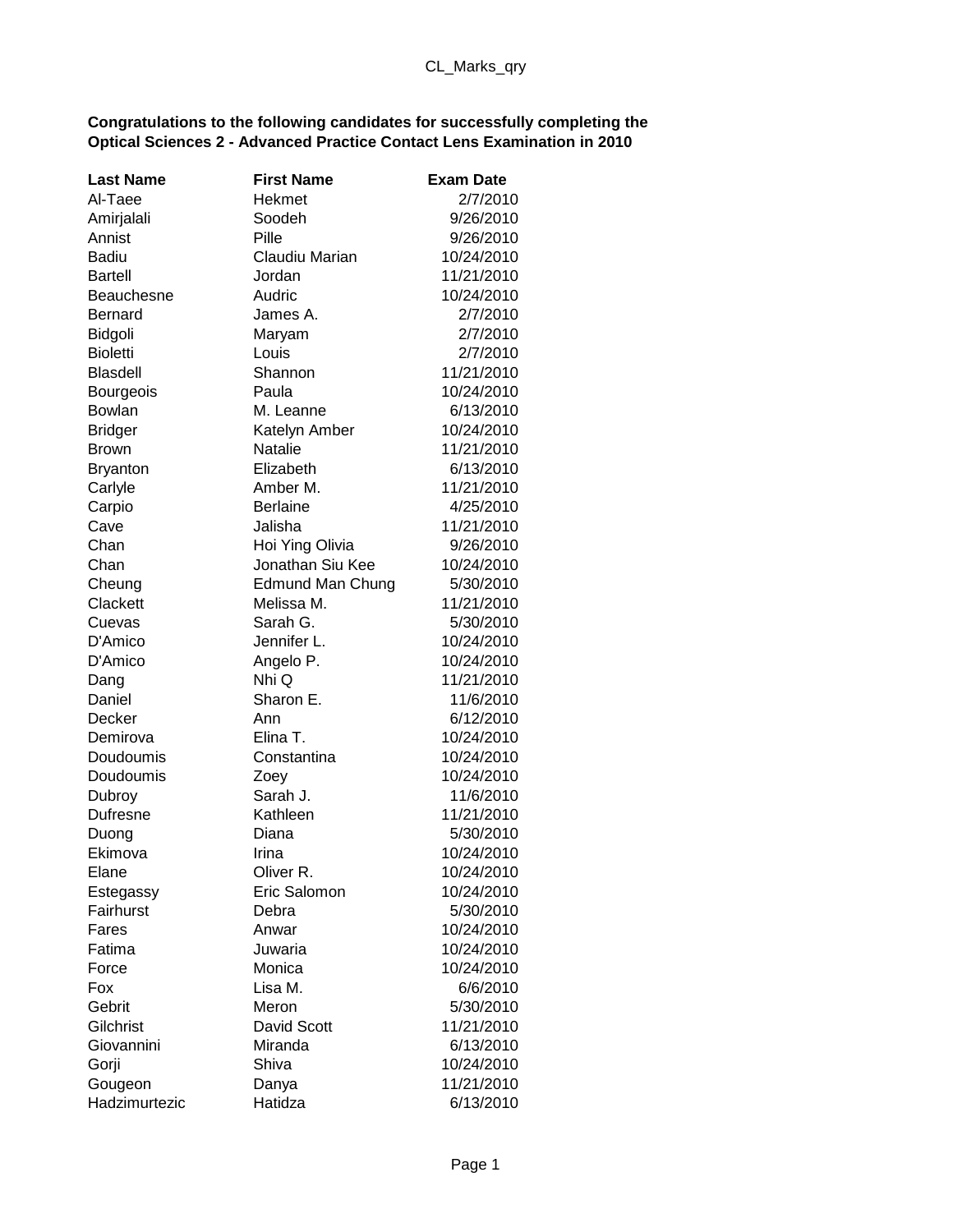| Hainstock        | Lisa V           | 2/7/2010   |
|------------------|------------------|------------|
| Hall             | Catherine S.     | 4/25/2010  |
| Hawryk           | Victor W.        | 11/6/2010  |
| Ho               | Duncan           | 5/30/2010  |
| Hodgins          | Jason M.L.       | 11/21/2010 |
| Hussain          | Mubashar         | 10/24/2010 |
| lorga            | Alex             | 11/21/2010 |
| Jones            | Sheri L.         | 11/6/2010  |
| Kanani           | Rupa             | 10/24/2010 |
| Karska           | Edith Anna       | 10/24/2010 |
| Khodayari        | Khodayar         | 10/24/2010 |
| Kliewer          | Kristin N.       | 6/12/2010  |
| Kooner           | Jagmeet S.       | 5/30/2010  |
| Kooner           | Gurjot S.        | 5/30/2010  |
| Kubinec          | Sandra G.Y.      | 4/25/2010  |
| Kumar            | Rosena Kavita    | 9/26/2010  |
| Kuzmanovic       | Tamara           | 6/12/2010  |
| Lacasse          | Penny            | 4/25/2010  |
| Lai              | Yee Ling         | 10/24/2010 |
| Laidlaw          | Falyn A.         | 9/26/2010  |
| Lam              | Samuel P.H.      | 5/30/2010  |
| Lao              | Weng Fu (Dick)   | 9/26/2010  |
| Lau              | Adrian Siu Kong  | 9/26/2010  |
| Lee              | Michael          | 11/21/2010 |
| Lethbridge       | Samantha J.      | 6/27/2010  |
| Li               | Florence         | 10/24/2010 |
| Li               | Richard          | 11/21/2010 |
| Lingley          | Angela           | 6/13/2010  |
| Lok              | Catherine        | 4/25/2010  |
| Luong            | Trung-Tan        | 5/30/2010  |
| MacDonald        | Tammy-Lynn       | 11/21/2010 |
| Maksimovic       | Sladana          | 5/30/2010  |
| Martin           | Lindsay          | 5/30/2010  |
| Martin           | Ryan             | 11/21/2010 |
| McCall           | Dawn J.          | 10/24/2010 |
| McCallum         | Gayle            | 6/12/2010  |
| McCulloch        | Scott            | 10/24/2010 |
| McGlade          | Nathalie A.      | 11/21/2010 |
| McGowan          | Sharon K.        | 6/27/2010  |
| McKay            | Jennifer         | 11/21/2010 |
| McPhail          | Angela J.        | 6/12/2010  |
| Melemetjian      | Ani              | 10/24/2010 |
| Mohammadi        | Sanaz            | 10/24/2010 |
| Mohammadzadeh    | Fatemeh          | 10/24/2010 |
| Mohammed         | Andrea           | 5/30/2010  |
| Mou              | Wendy Sun-Wei    | 10/24/2010 |
| Murphy           | Kathy            | 6/13/2010  |
| Murray           | Janet E.         | 11/21/2010 |
| Mussa            | Mensura Omer     | 10/24/2010 |
| Nasser           | Muntazir Mustafa | 11/21/2010 |
| Navab Daneshmand | Mahsa            | 11/21/2010 |
| Nerwal           | Reena            | 5/30/2010  |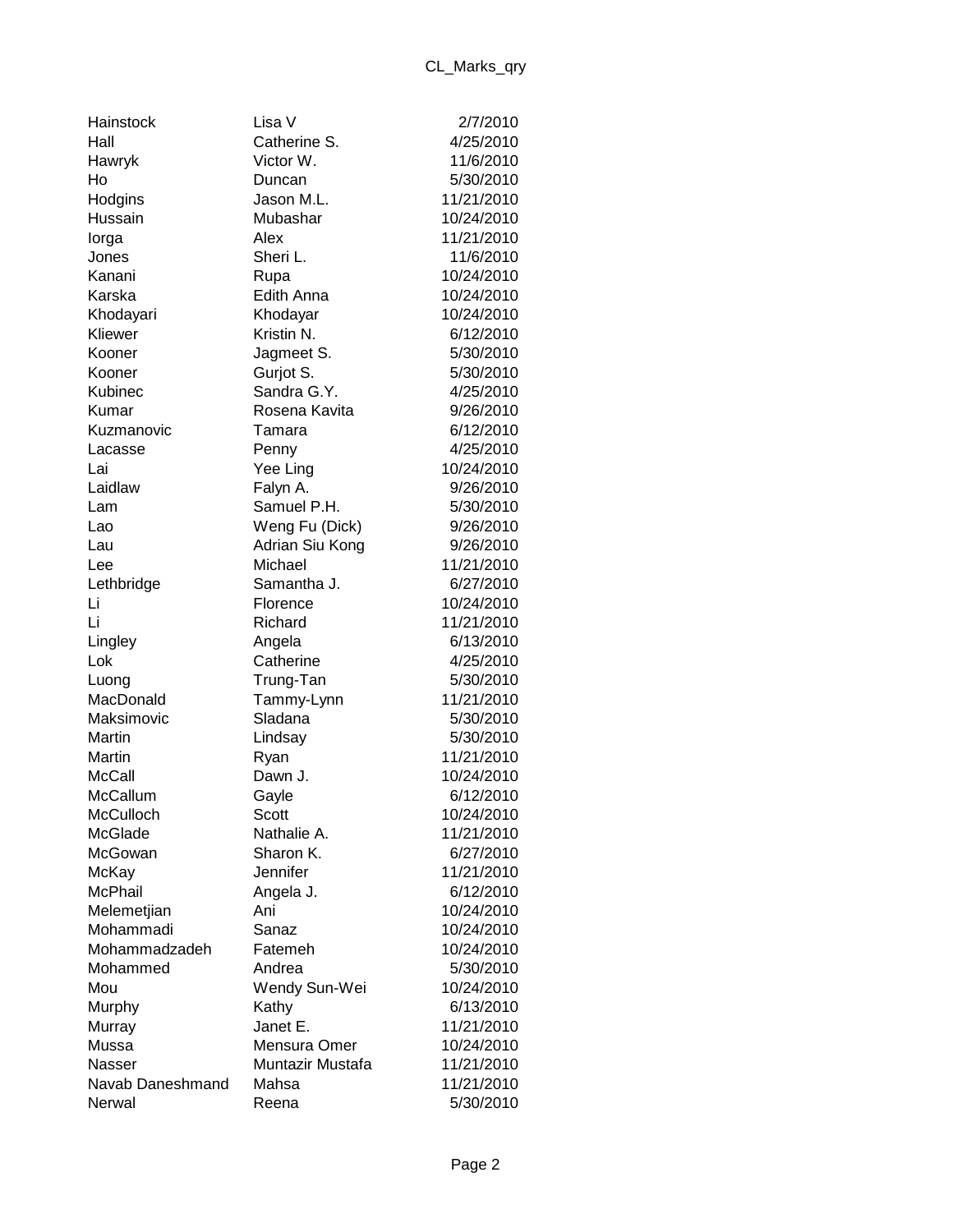| Niki                |
|---------------------|
| Oh                  |
| Ostrov              |
| Paciga              |
| Park                |
| Passalis            |
| Patel               |
| Paton               |
| Pekar               |
| Peoples             |
| Perez               |
| Petrisor            |
| Piper               |
| Pollard             |
| Pouralifazel        |
| Protopsaltis        |
| Purba               |
| Puri                |
| Rakhra              |
| Rasoulzadeh         |
| Rawlins             |
| Rehman              |
| Reljic              |
| Richards            |
|                     |
| Rogula<br>Saffarieh |
|                     |
| Sanderson           |
| Sauve               |
| Sawh                |
| Sekla               |
| Shafiee             |
| Shaxted             |
| Shum                |
| Shupe               |
| Sidhu               |
| Sivanandachelva     |
| Skrypka             |
| Smallwood           |
| So                  |
| Sorrento            |
| <b>Stephens</b>     |
| Stoyan              |
| Sudar               |
| Szpigiel            |
| Tarrant             |
| Teti                |
| Thomas              |
| Truong              |
| Truong              |
| Vazirizadeh         |
| Wain                |
| Wilk-Morhart        |

| Niki             | Hamed                  | 9/26/2010  |
|------------------|------------------------|------------|
| Oh               | Young-ah               | 10/24/2010 |
| Ostrov           | Lorne J.               | 6/13/2010  |
| Paciga           | Daria K.               | 4/25/2010  |
| Park             | Jemyung                | 9/26/2010  |
| Passalis         | Anne J.M.              | 11/6/2010  |
| Patel            | Hardik                 | 10/24/2010 |
| Paton            | Tana                   | 11/6/2010  |
| Pekar            | Maria                  | 10/24/2010 |
| Peoples          | Patricia               | 10/24/2010 |
| Perez            | Irma Lucia             | 4/25/2010  |
| Petrisor         | Tara L.                | 11/6/2010  |
| Piper            | Carmel                 | 9/26/2010  |
| Pollard          | Crystal                | 9/26/2010  |
| Pouralifazel     | Leila                  | 4/25/2010  |
| Protopsaltis     | Ayla                   | 9/26/2010  |
| Purba            | Monica                 | 10/24/2010 |
| Puri             | Monika                 | 9/26/2010  |
| Rakhra           | Jaswinder Kaur         | 10/24/2010 |
| Rasoulzadeh      | Akbar                  | 5/30/2010  |
| Rawlins          | Megan A.               | 11/21/2010 |
| Rehman           | Moostansar             | 11/21/2010 |
| Reljic           | Tamara                 | 10/24/2010 |
| Richards         | Darryl L.              | 10/24/2010 |
| Rogula           | Czeslawa Celina        | 4/25/2010  |
| Saffarieh        | Niousha                | 10/24/2010 |
| Sanderson        | <b>Crystal May</b>     | 11/21/2010 |
| Sauve            | Heather A.             | 2/7/2010   |
| Sawh             | Aniel                  | 10/24/2010 |
| Sekla            | Maher                  | 6/27/2010  |
| Shafiee          | Tayebeh                | 10/24/2010 |
| Shaxted          | Kevin                  | 6/27/2010  |
| Shum             | Michele Wing Yan       | 5/30/2010  |
| Shupe            | Leslie                 | 6/13/2010  |
| Sidhu            | Sunny                  | 11/21/2010 |
| Sivanandachelvan | Mathangy               | 10/24/2010 |
| Skrypka          | Catherine A.           | 11/21/2010 |
| Smallwood        | Sheryl A.              | 2/7/2010   |
| So               | Nathan                 | 5/30/2010  |
| Sorrento         | <b>Teresa Michelle</b> | 10/24/2010 |
| <b>Stephens</b>  | Alanna                 | 11/21/2010 |
| Stoyan           | Metodia (Mike)         | 10/24/2010 |
| Sudar            | Drazana                | 11/6/2010  |
| Szpigiel         | Fernando M.            | 6/12/2010  |
| Tarrant          | Wendy                  | 11/21/2010 |
| Teti             | Karin M.               | 11/21/2010 |
| Thomas           | Felix                  | 5/30/2010  |
| Truong           | Olivia                 | 4/25/2010  |
| Truong           | William                | 11/21/2010 |
| Vazirizadeh      | Zohreh                 | 10/24/2010 |
| Wain             | Amanda D.              | 4/25/2010  |
| Wilk-Morhart     | Raena                  | 6/6/2010   |
|                  |                        |            |